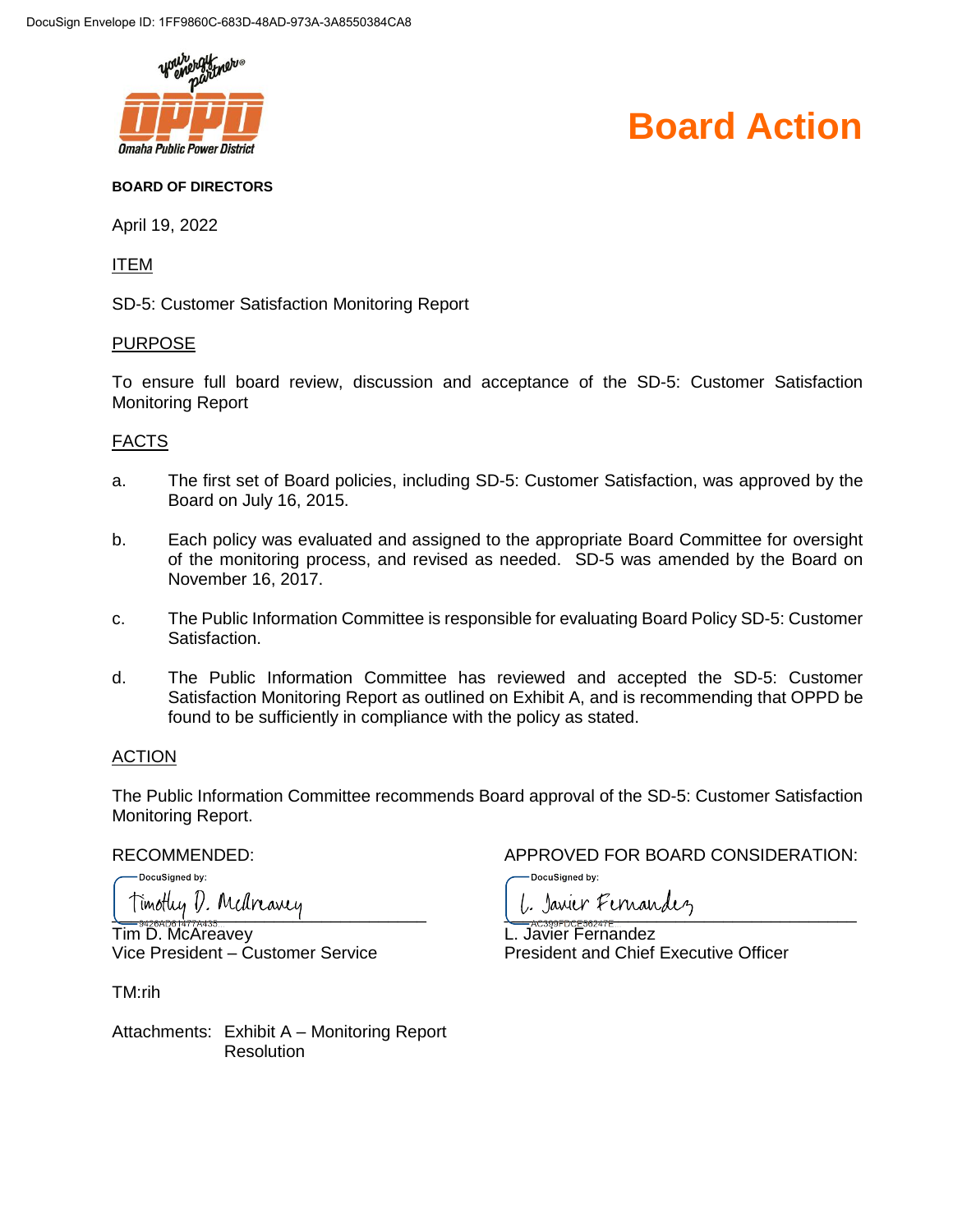



# **Monitoring Report SD-5: Customer Satisfaction**

# Public Information Committee Report April 19, 2022

Tim McAreavey, Vice President Customer Service Steve Fanslau, Director, Customer Service Government Infrastructure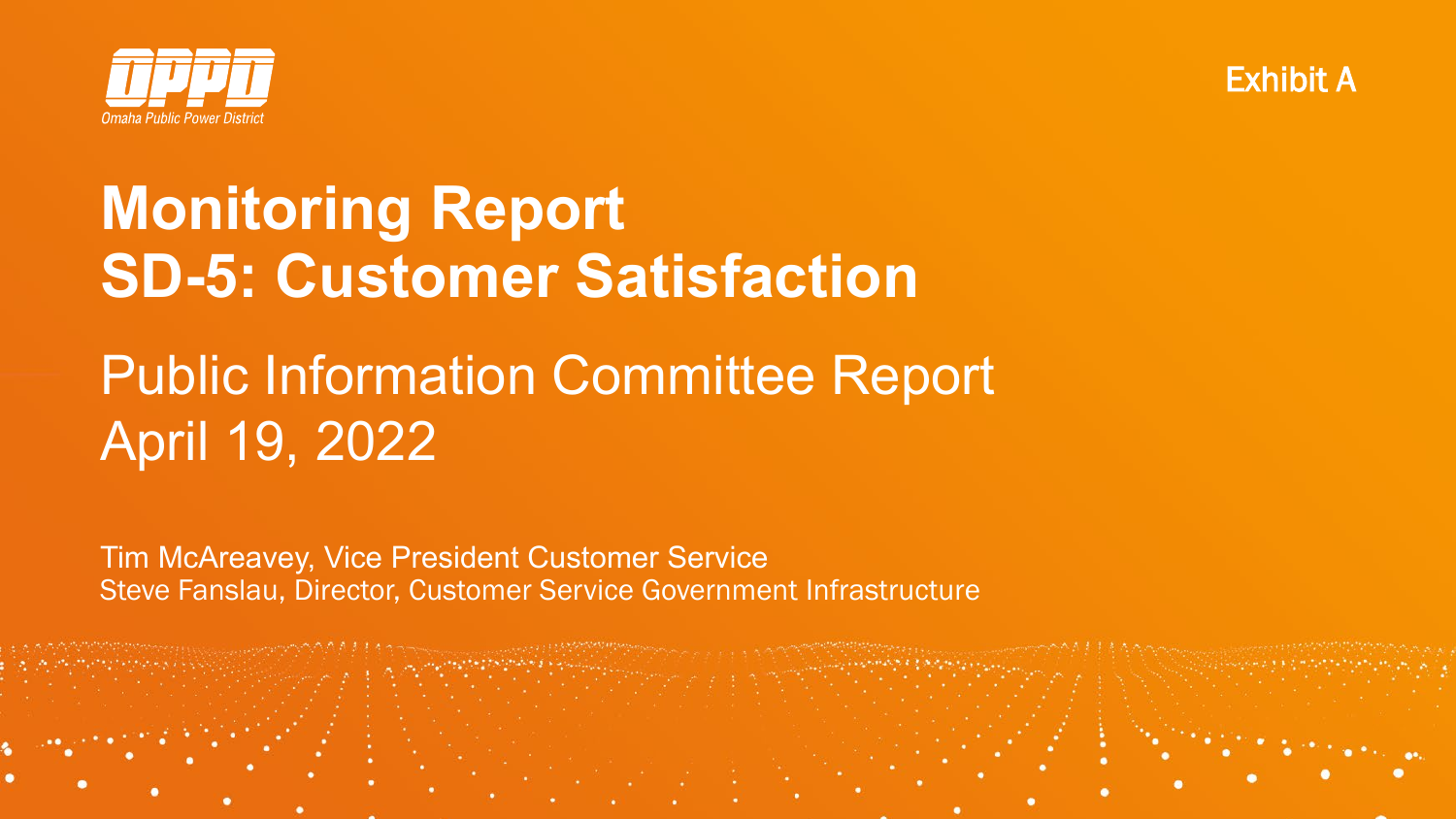# SD-5: CUSTOMER SATISFACTION

Achieving a high level of customer satisfaction is key to OPPD's vision.

The Board will ensure that OPPD shall obtain feedback from its customer-owners through nationally syndicated studies, which allow OPPD to evaluate and prioritize its strategic plans, and to guide investments and operational activities to ensure high satisfaction in all aspects of OPPD's interactions with our customer-owners.

OPPD establishes a goal to achieve top quartile performance in customer satisfaction for similarsized utilities in the region across customer classes.

#### AS A PART OF THIS POLICY :

- Interact with customer-owners in a respectful, dignified and civilized manner.
- Communicate a procedure to customers who believe they have not received fair treatment from OPPD.
- Provide periodic customer-owner trend updates to the Board.

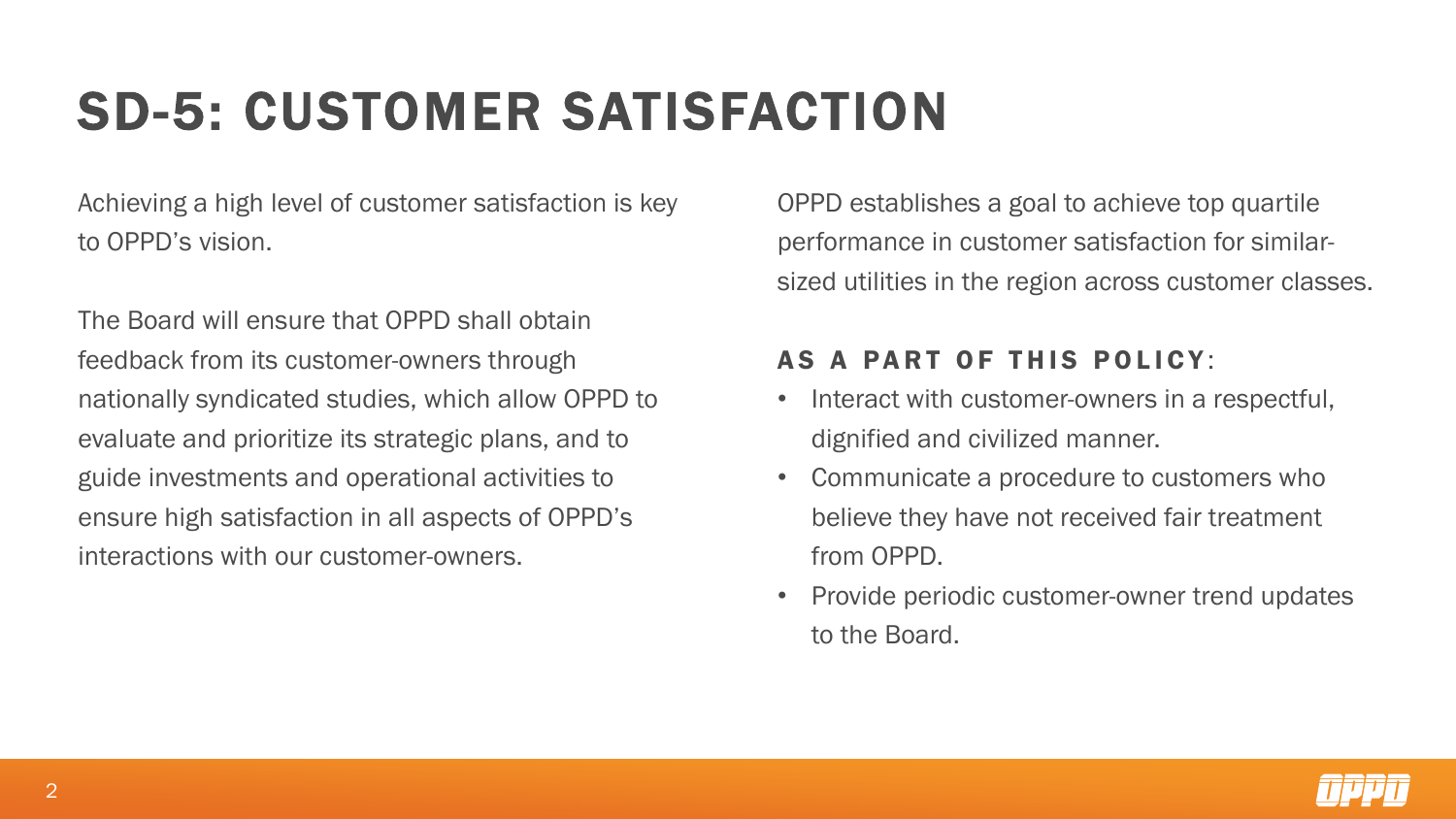# SD-5 ACCOUNTABILITIES

Aligned with OPPD's core values, we are committed to the following actions as part of this policy:

6)

- 1) Regularly obtain feedback from customer-owners
	- Measure customer satisfaction

3) Use the voice of customer (VOC) to prioritize investments and operational activities

- 4) Interact with customer-owners in a respectful, dignified manner
- Provide ways for customer-owners to indicate if they believe they have not received fair treatment 5)
	- Provide periodic customer-owner trend updates to the Board



2)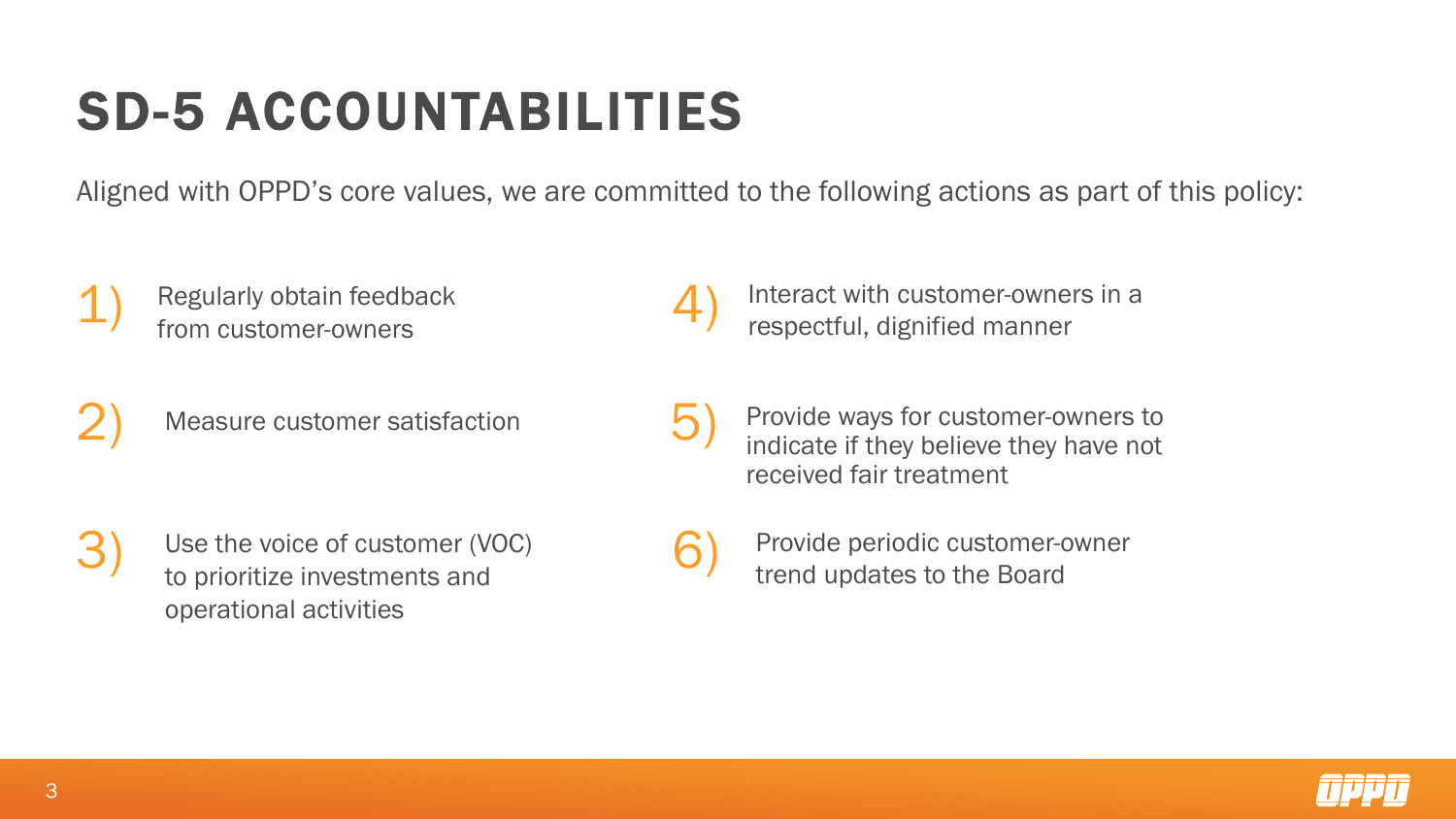#### SD-5 ACCOUNTABILITIES

# 1) Regularly obtain feedback from customer-owners

#### SYNDICATED CUSTOMER SATISFACTION STUDIES

Provides national satisfaction benchmark data on a wide range of electric service attributes

#### OPPD ONLINE POWER PANEL AND ONLINE CHAT

Allows OPPD to get rapid feedback on pertinent issues that is projectable to the customer base

#### TRANSACTIONAL AND JOURNEY SURVEYS

Provides rapid feedback on service interactions

#### FOCUS GROUPS & EMPATHY INTERVIEWS

Allows in-depth exploration to gain a broader understanding of customer perceptions

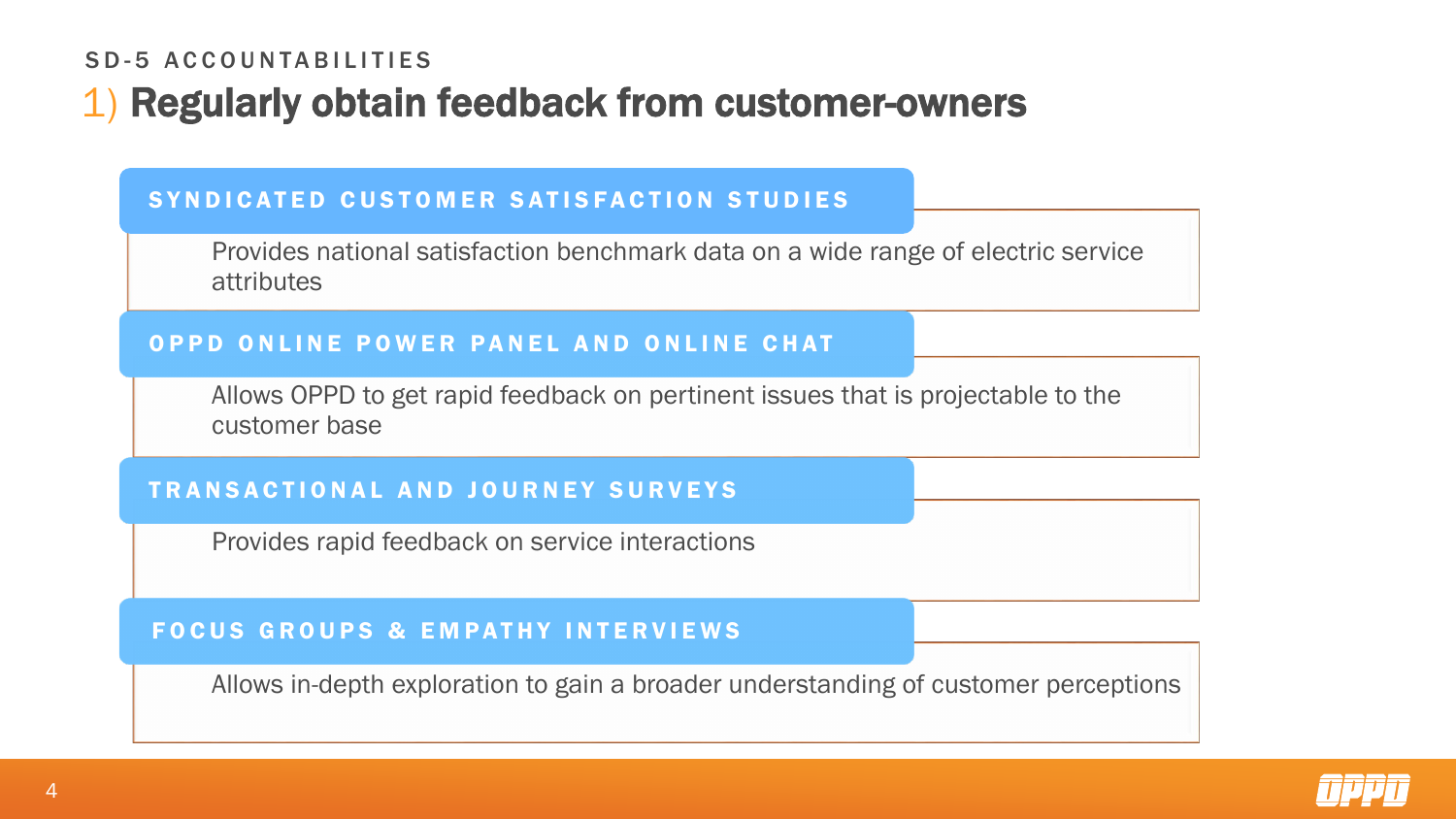#### SD-5 ACCOUNTABILITIES

2) Measure customer satisfaction



# COMMERCIAL & INDUSTRIAL

customer satisfaction measured via Escalent's Cogent syndicated study

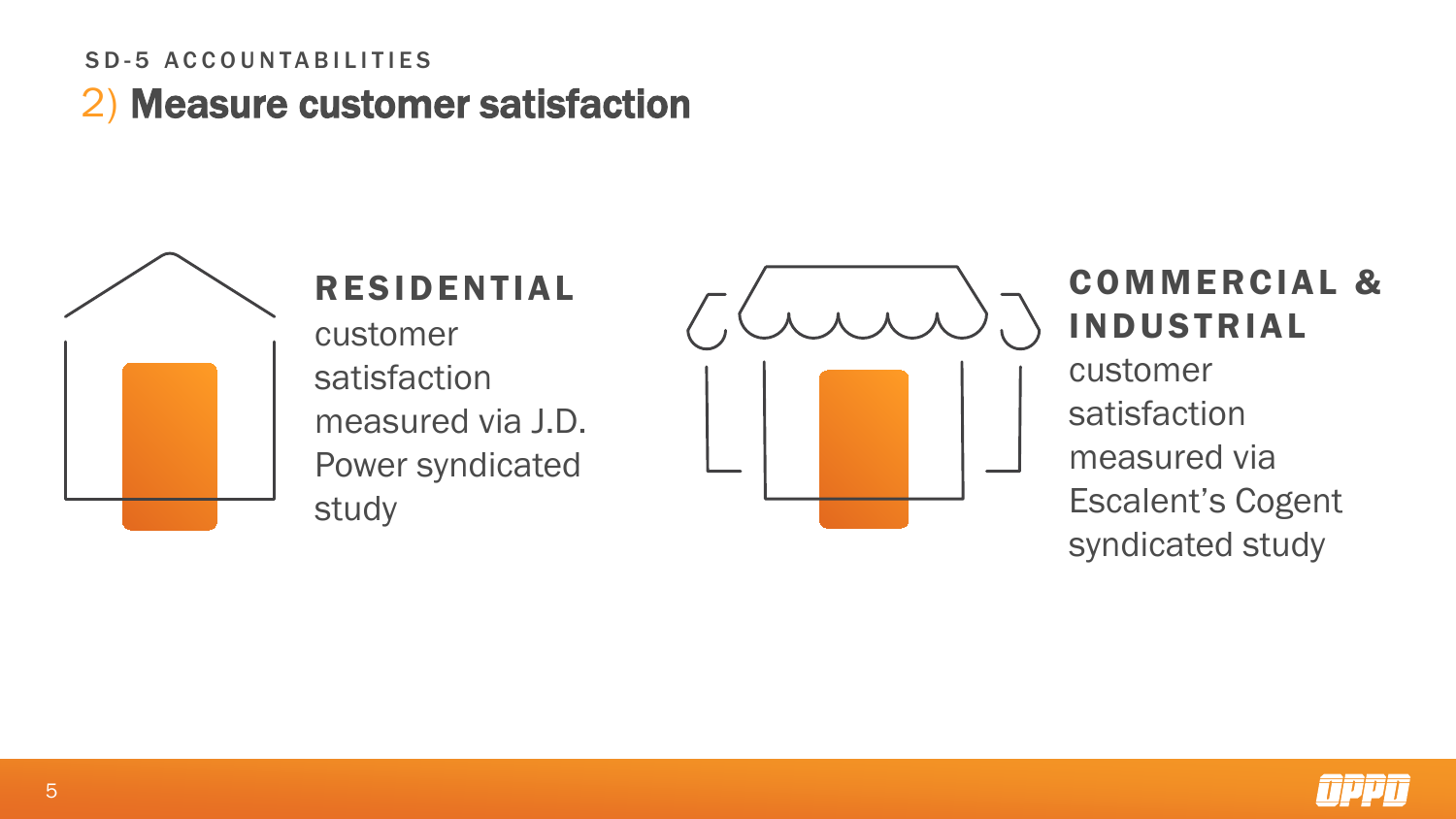

# 2021 Residential Customer Satisfaction

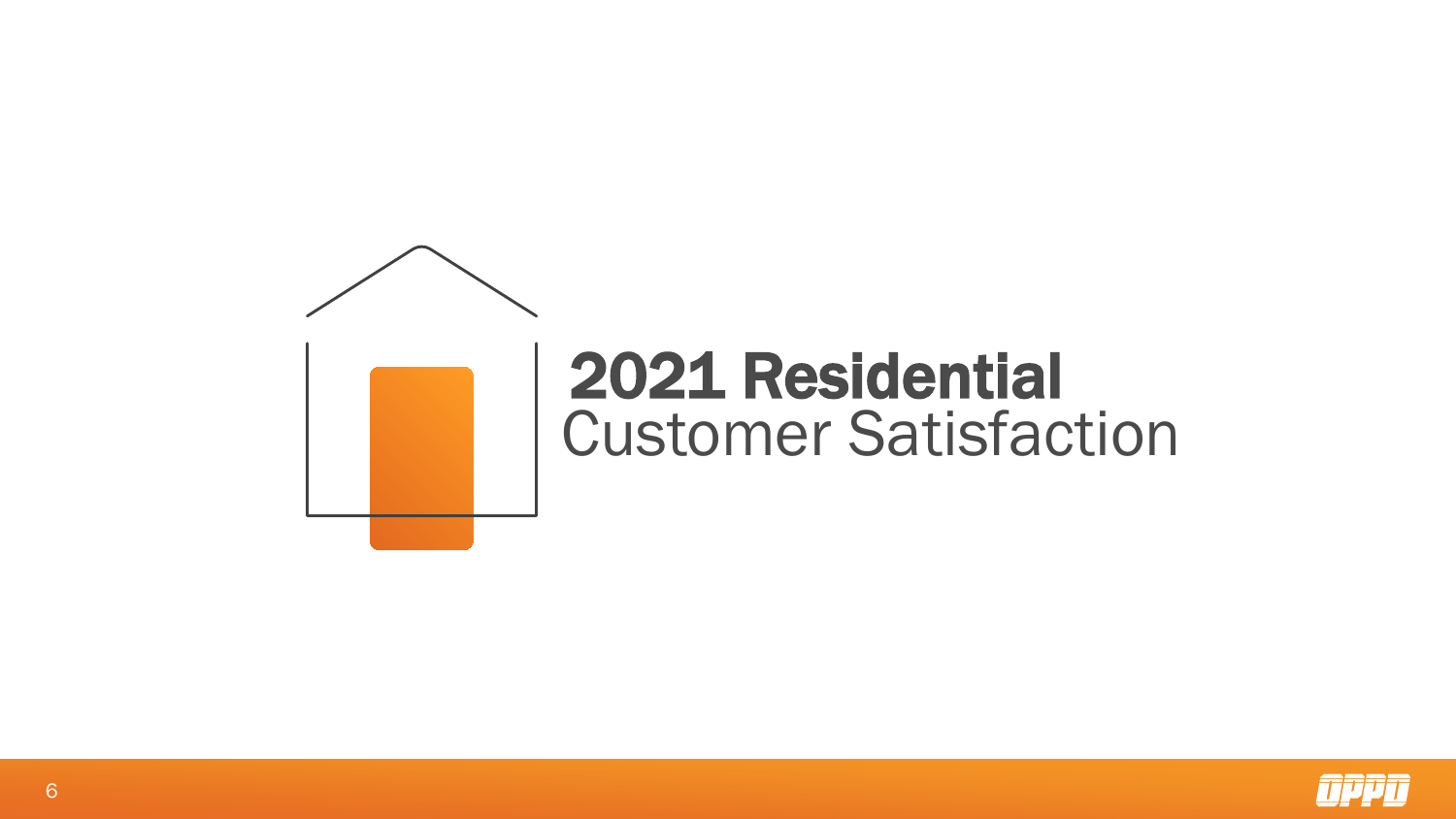2) Measure customer satisfaction



*Source: 2017-2021 JD Power Associates Electric Utility Residential Customer Satisfaction StudySM*

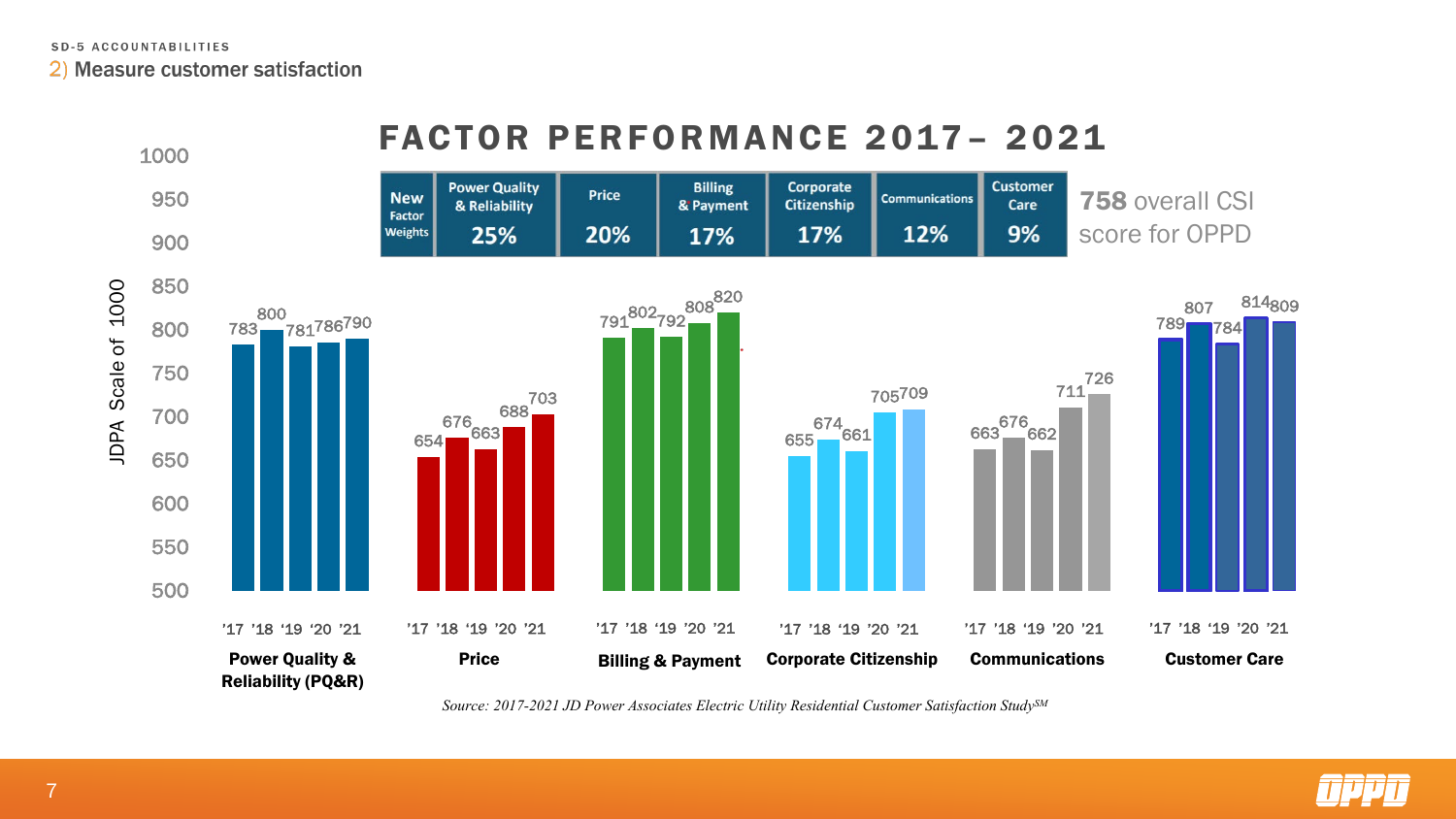# RESIDENTIAL JDPA CUSTOMER SATISFACTION INDEX

2014-2021 Historical Results<sup>1</sup>

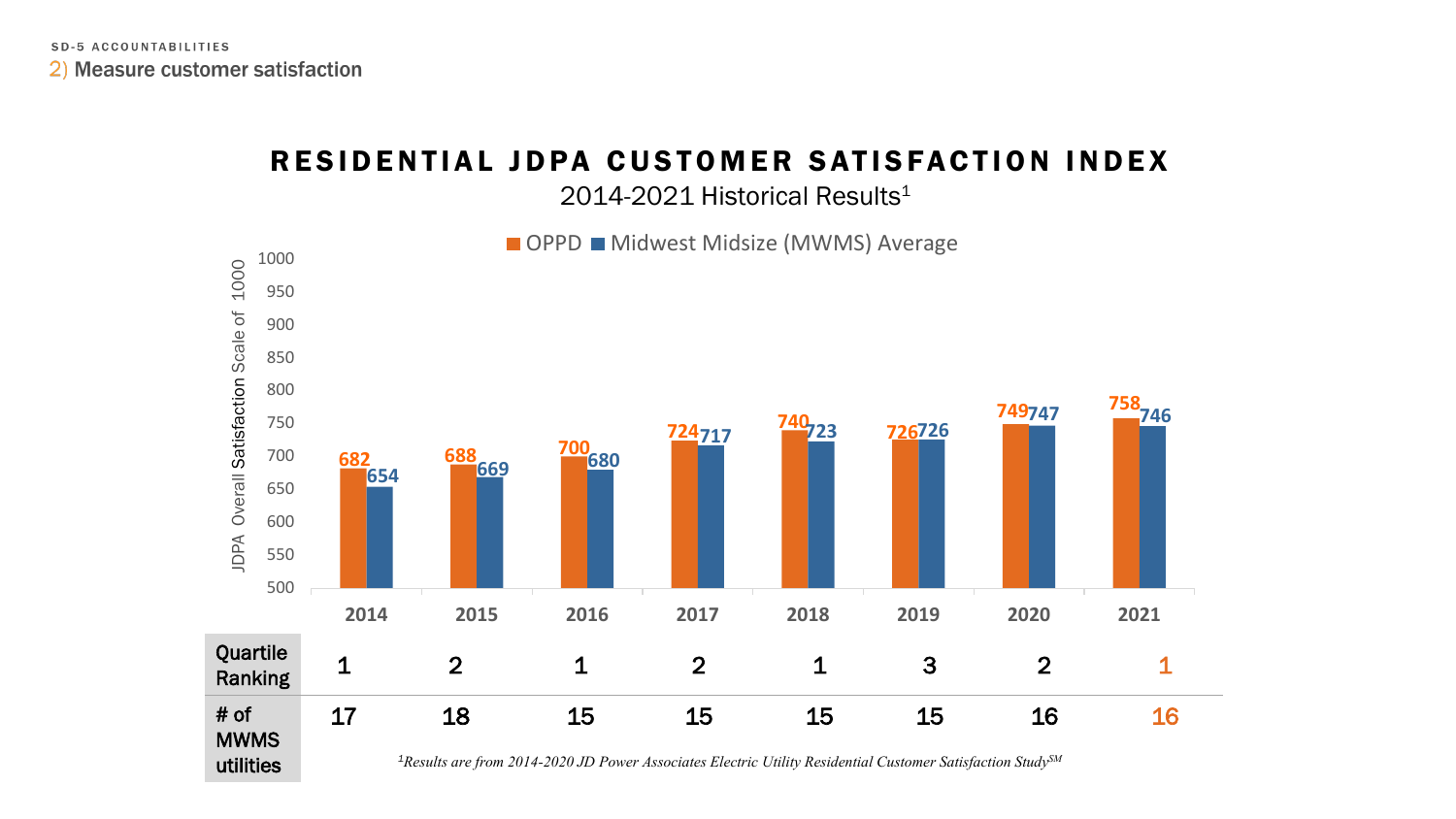2) Measure customer satisfaction

#### 2018 – 21 JD POWER RESIDENTIAL QUARTERLY WAVES V. OPPD PROPRIETARY TRACKING

#### Overall Satisfaction Index



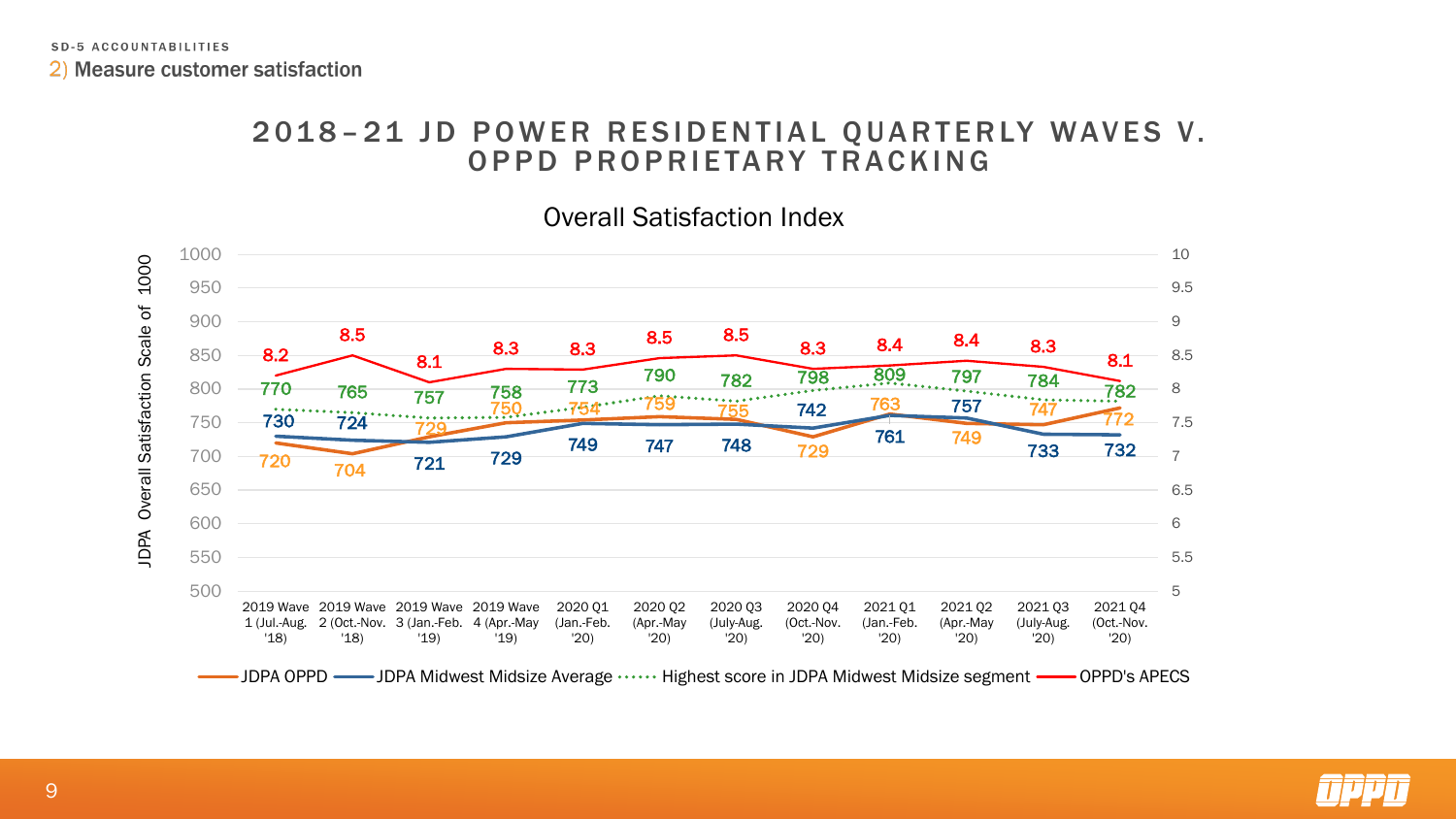# 2021 Business

Customer Satisfaction



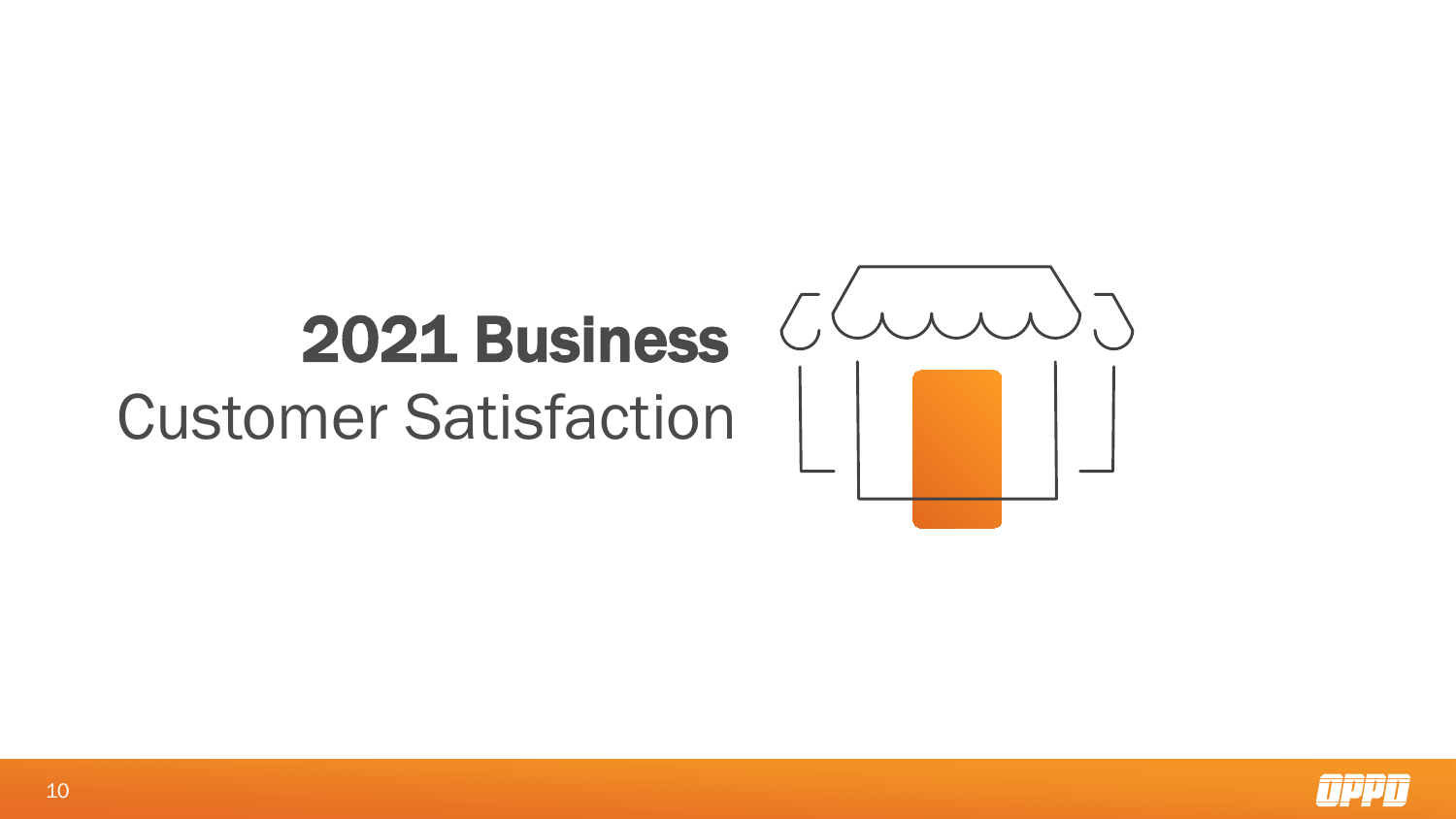

BUSINESS CUSTOMER SATISFACTION IMPROVED MODESTLY

*1 Results are from 2014–2017 JD Power Electric Utility Business Customer Satisfaction Study SM and 2018–2021 Escalent Business Customer Engagement Study <sup>2</sup> Midwest Midsize utility scores were not available at this point so comparison is to Midwest overall*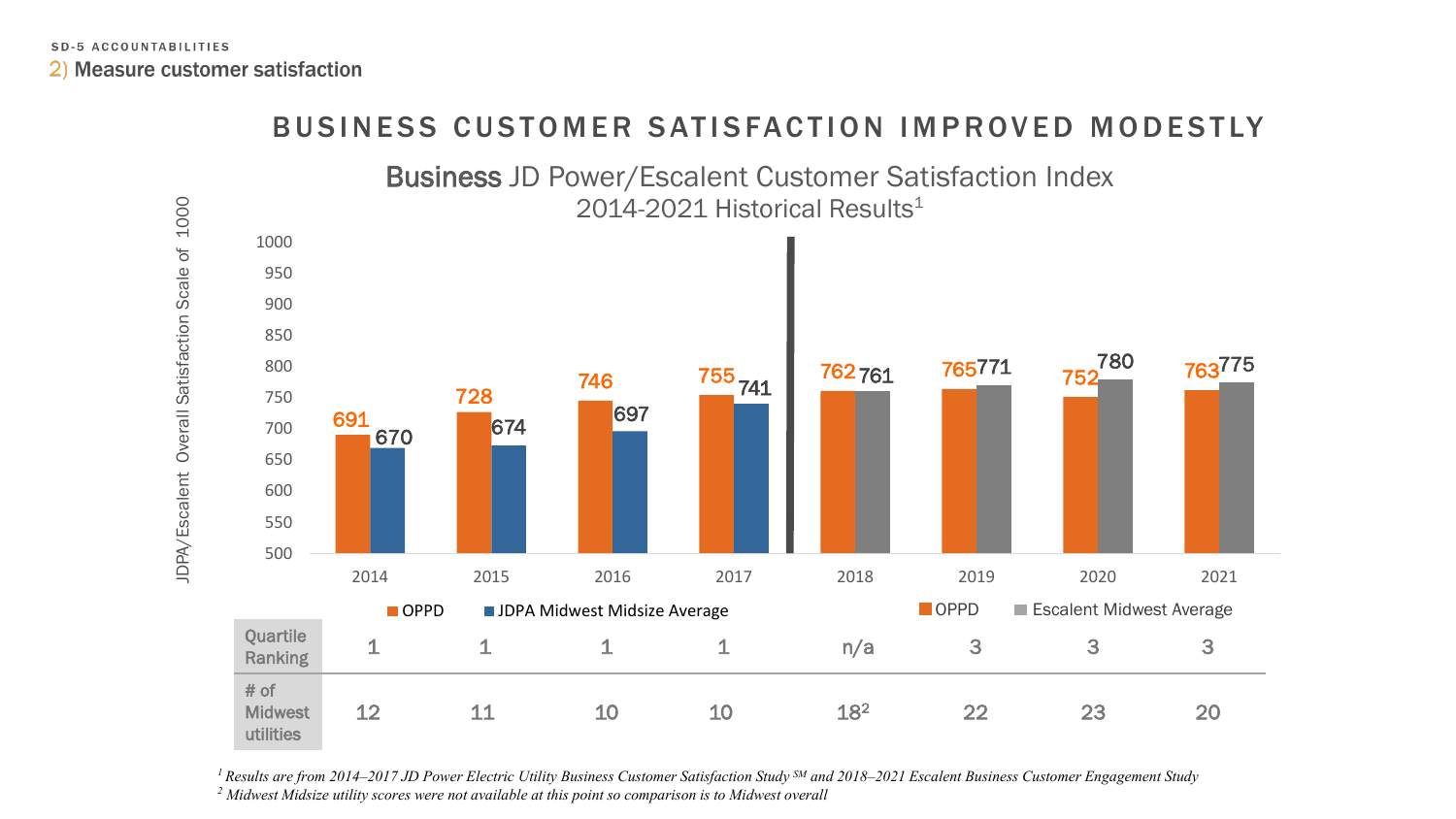# EXECUTIVE SUMMARY

1) Overall, we've continued to make gains, and just reached a residential customer satisfaction goal.

We've achieved top quartile performance in residential scores, and made modest improvements in our business segment.

2) From a residential perspective, reliability is top of mind. Experiencing high power quality and understanding utility efforts around maintaining reliability remain areas of focus.

- 3) Business customer engagement made modest improvements in 2021. Scores are up slightly, and we're working to understand how sample sizes impact our relative rankings.
- 4) The team will continue with efforts correlated with higher scores, then re-group at year-end.

We're finalizing analysis on areas of focus for the near-term that are not dependent on technology progress.

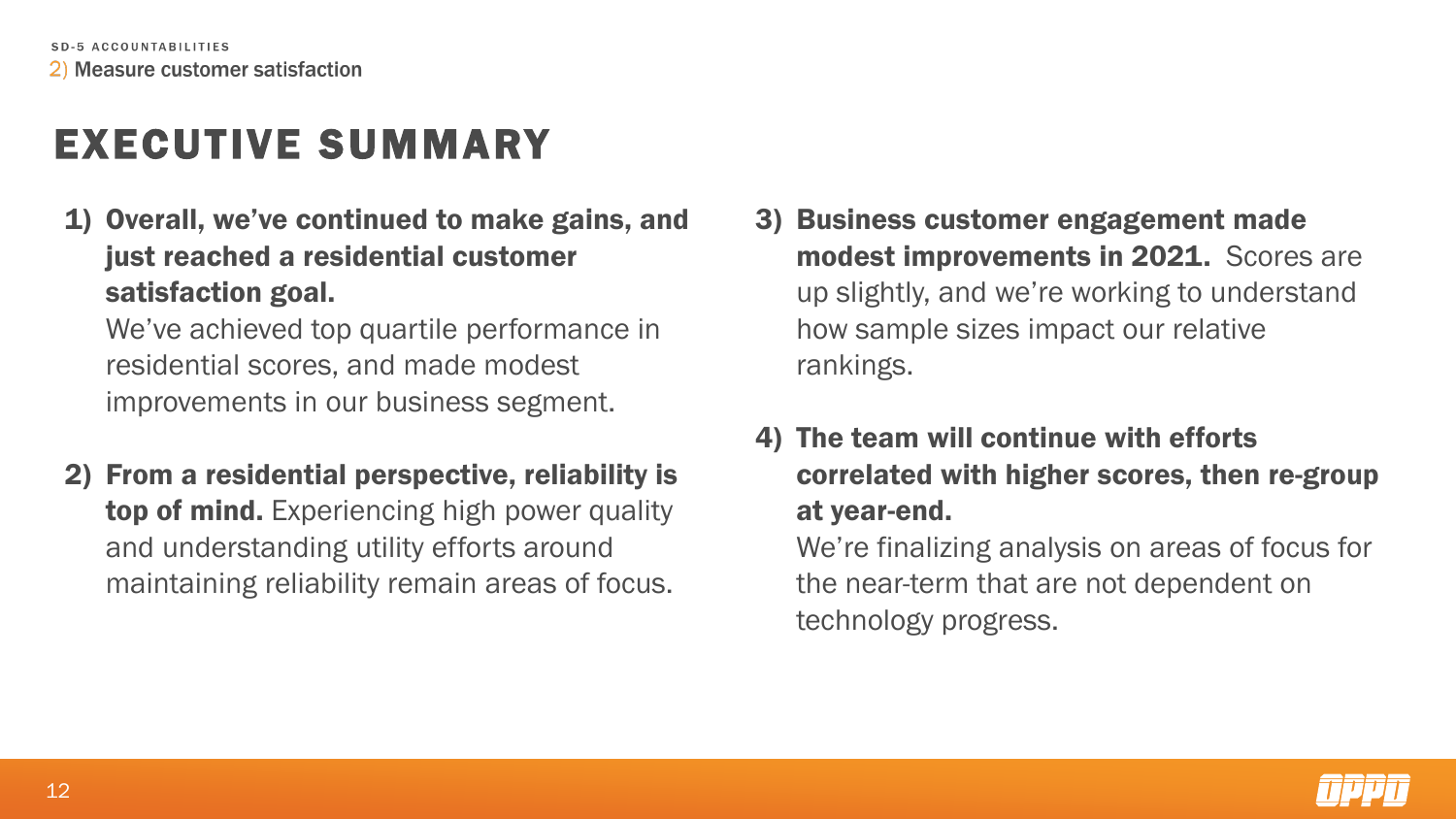## 3) Prioritize using voice of the customer (VoC) SD-5 ACCOUNTABILITIES

*Use VoC to prioritize strategic plans, investments and operational activities to ensure high satisfaction in all aspects of OPPD's interactions with our customer-owners.* 

| Customer feedback has<br>influenced many initiatives<br>this past year: |                                | Polar vortex<br>sentiment study                      | <b>Block</b> rates               |
|-------------------------------------------------------------------------|--------------------------------|------------------------------------------------------|----------------------------------|
| Customer-owned<br>generation                                            | <b>Energy education</b>        | h<br>Overall product<br>marketing refresh<br>project | Greener together                 |
| Energy burden<br>solutions                                              | Pathways to<br>Decarbonization | EV managed<br>charging                               | 10<br>Future product<br>features |

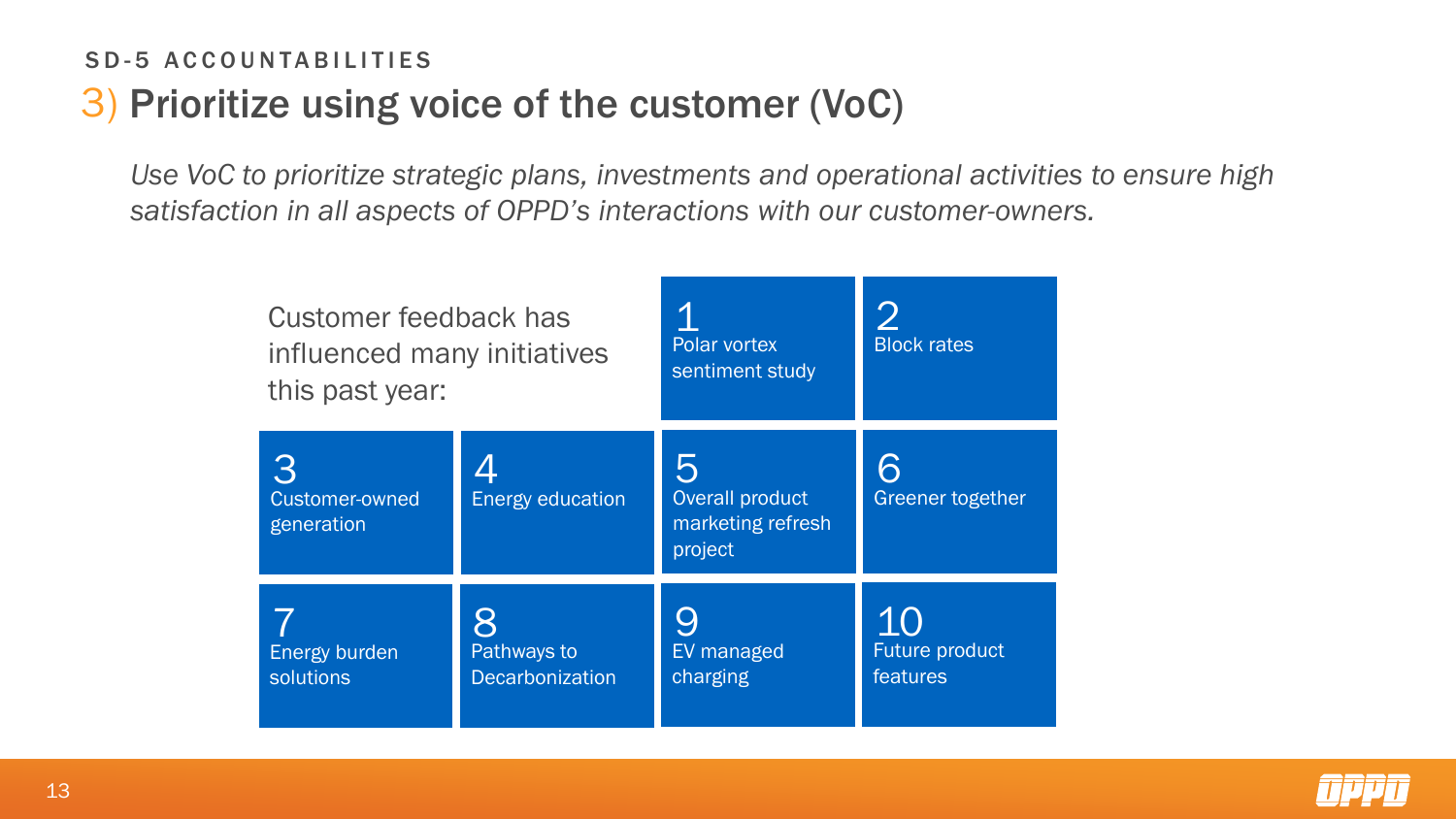## 4) Interact respectfully SD-5 ACCOUNTABILITIES

*Interact with customer-owners in a respectful, dignified and civilized manner.*

- OPPD's Core Values
- Robust Call Monitoring Program
- Customer Surveys
- Customer Service Training

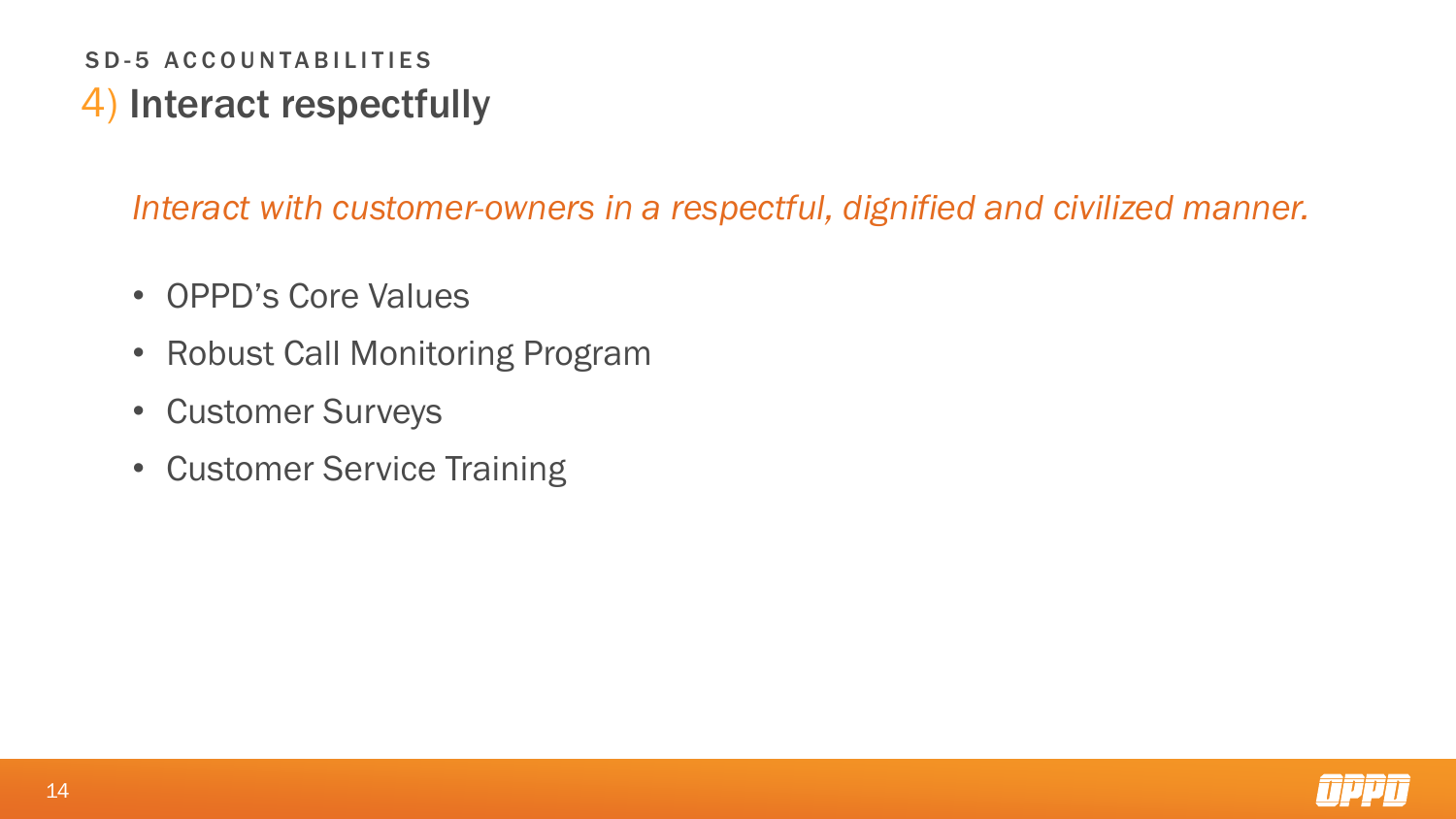## 4) Interact respectfully SD-5 ACCOUNTABILITIES

*Interact with customer-owners in a respectful, dignified and civilized manner*

|                                   | <b>Target GOAL</b> | 2021 Year End |
|-----------------------------------|--------------------|---------------|
| Courtesy of the representative    | 98%                | 97%           |
| Helpfulness of the representative | 98%                | 94%           |
| "Thank you for being customer"    | 100%               | 96%           |

*NOTE: Only for Residential customers. The work is planned to survey the Business customers.*



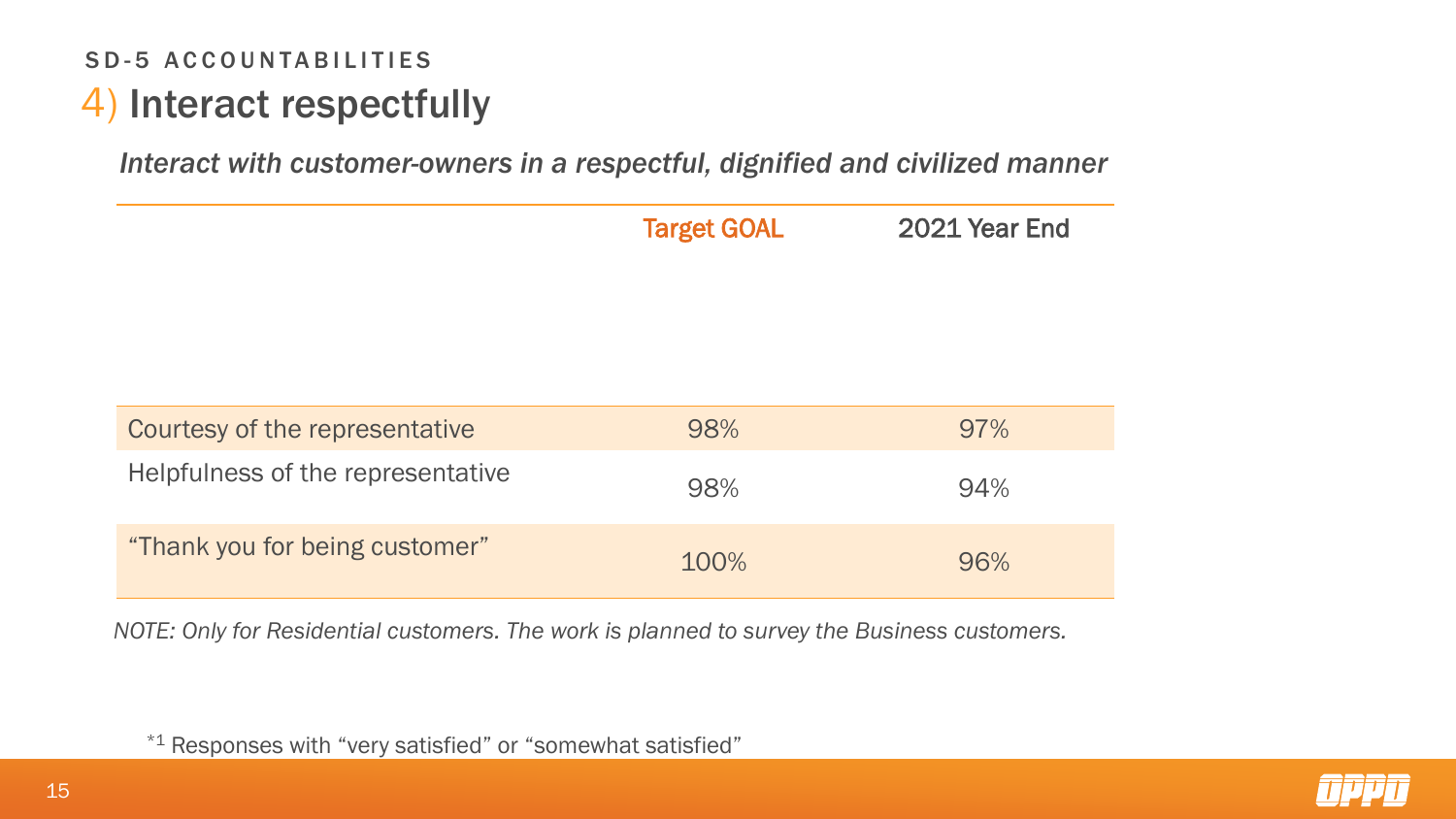## 5) Treat with fairness SD-5 ACCOUNTABILITIES

*OPPD shall communicate a procedure to customer-owners who believe they have not received fair treatment from OPPD.* 

Escalation Options:

- Account Supervisor
- OPPD.com
- Dispute process on disconnect notice

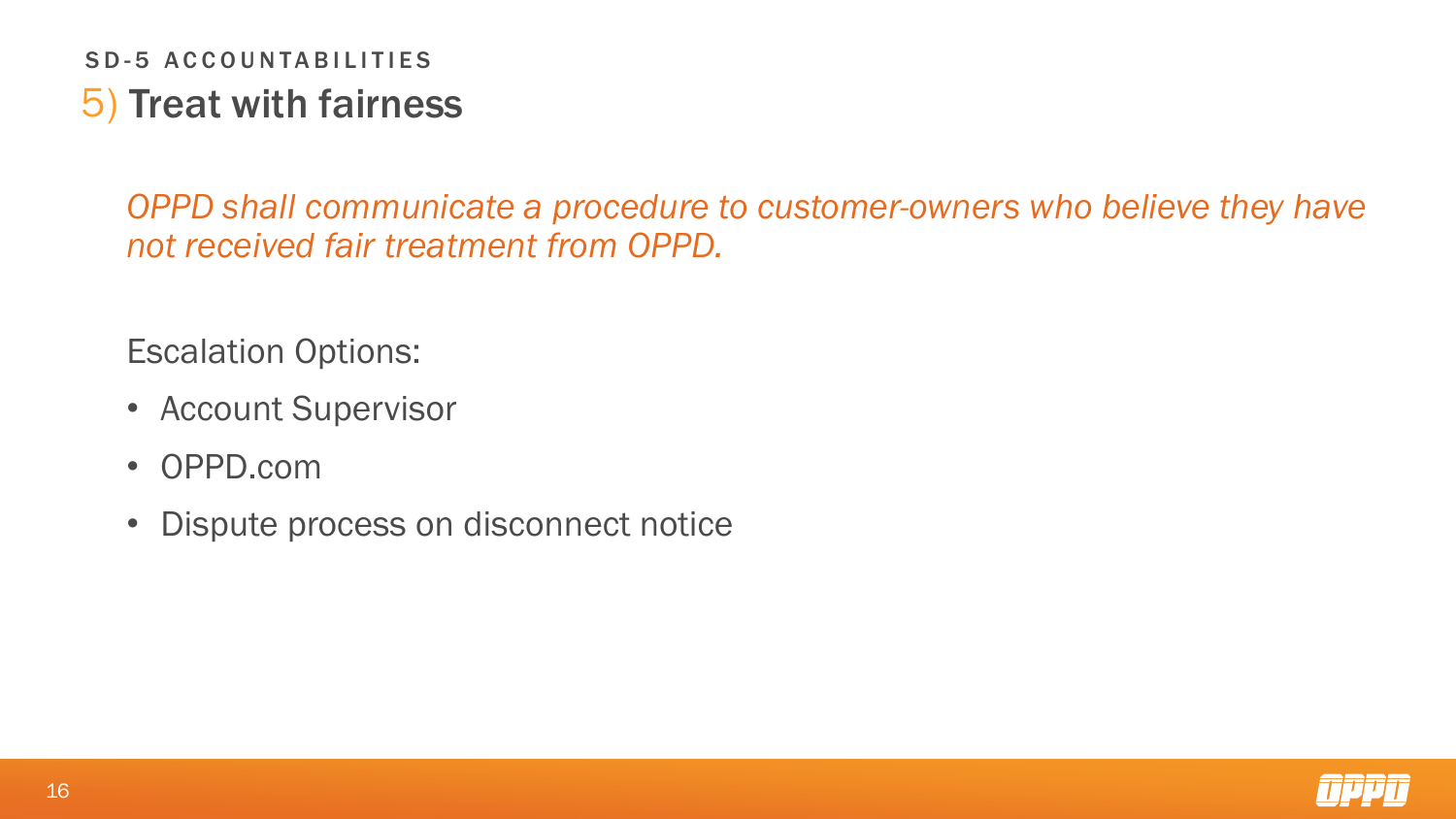## 5) Treat with fairness SD-5 ACCOUNTABILITIES

*Communicate a procedure to customers who believe they have not received fair treatment from OPPD*

|     | 2021 Year End      |
|-----|--------------------|
|     |                    |
|     |                    |
|     |                    |
|     |                    |
|     |                    |
| 98% | 94%                |
|     | <b>Target GOAL</b> |

*NOTE: Only for Residential customers. The work is planned to survey the Business customers.*

\*1 Responses with "very satisfied" or "somewhat satisfied"

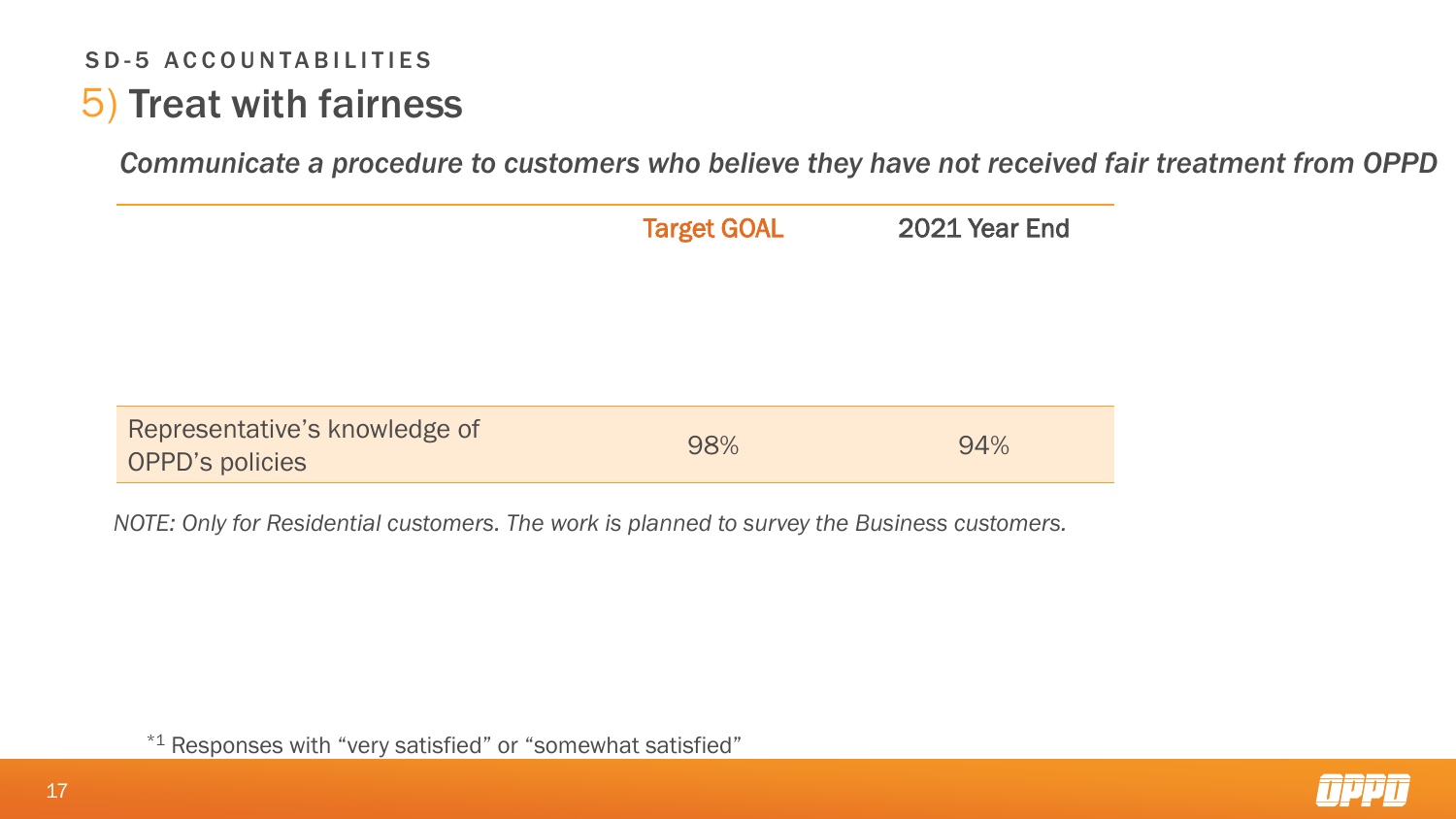## 6) Provide trends and updates SD-5 ACCOUNTABILITIES

*Provide periodic customer-owner trend updates to the Board.*

Trends in the following topics have been reported to the Board:

- Customer Trends Credit & Collections
- Product Development Update

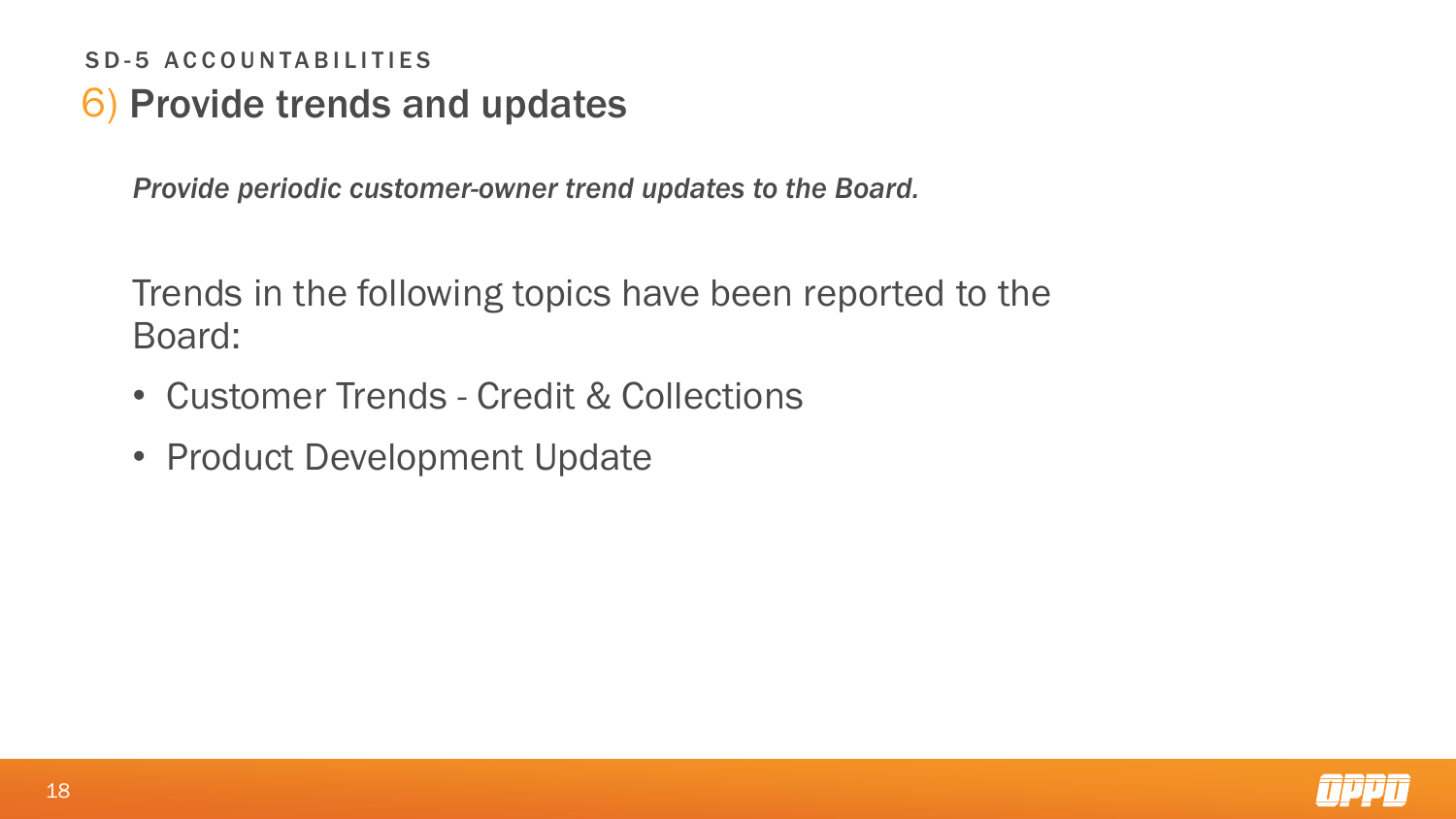# **RECOMMENDATION**

The Public Information Committee has reviewed and accepted this monitoring report for SD-5 and recommends the Board find OPPD sufficiently in compliance with Board Policy SD-5.